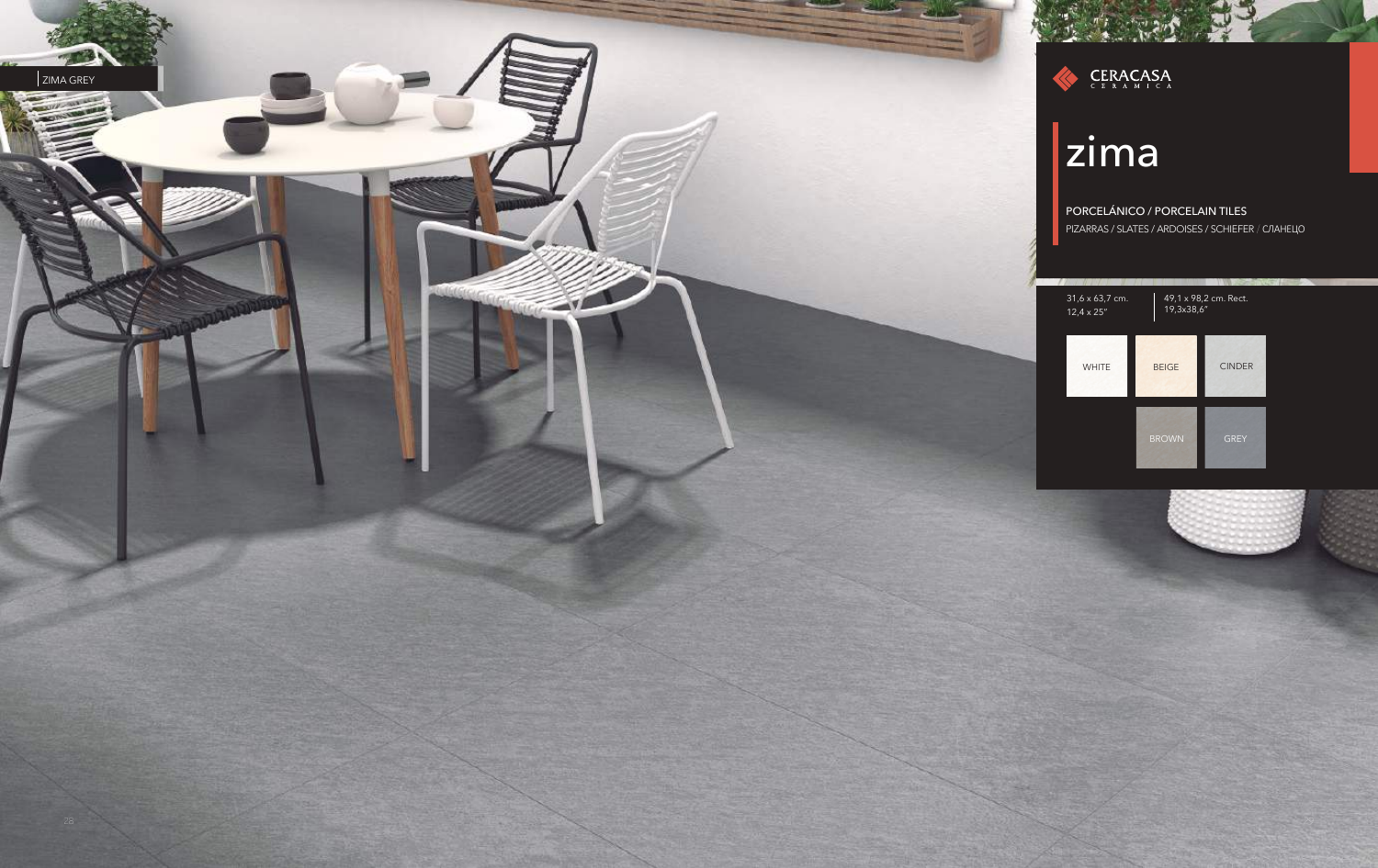#### **PORCELÁNICO / PORCELAIN TILES** PIZARRAS / SLATES / ARDOISES / SCHIEFER / CЛАНЕЦО



# $z$ *ima*



### **PORCELÁNICO / PORCELAIN TILES**

PIZARRAS / SLATES / ARDOISES / SCHIEFER / CЛАНЕЦО

**FONSEOFREEDER** 













## **zıma**